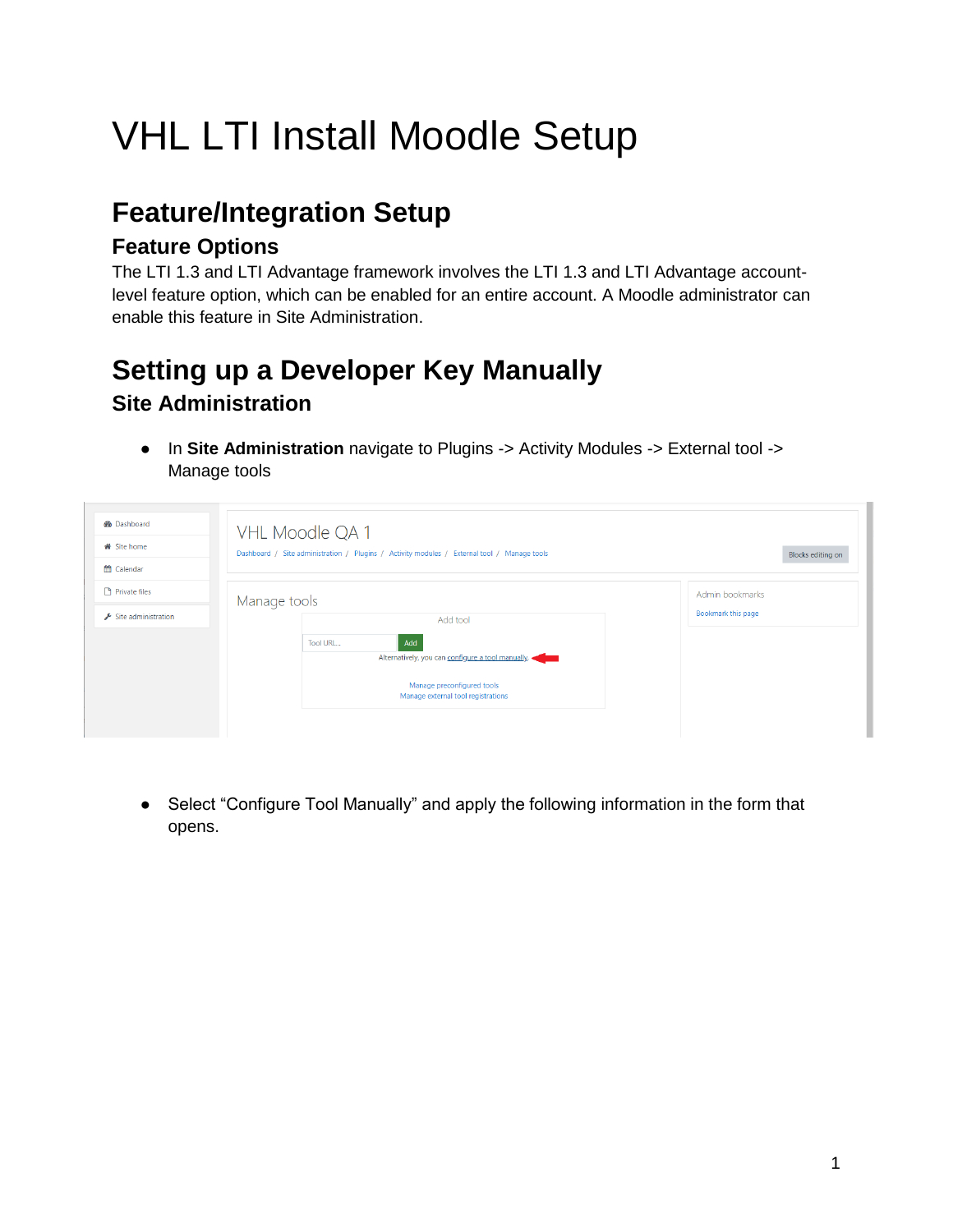#### **External Tool Configuration Settings:**

Name: **VHLCentral** Tool URL: **https://www.vhlcentral.com/lti/launches** Tool Description: **A description that makes sense for your institution.** Lti Version: **LTI 1.3**

Public key(Moodle 3.8) *(include BEGIN and END headings with dashes):*

**-----BEGIN PUBLIC KEY-----**

**MIIBIjANBgkqhkiG9w0BAQEFAAOCAQ8AMIIBCgKCAQEAwDCllZpZjyPKB2M8SRf7 YtTt8AxuOhZFsbhusZ7afwTAS3N0FDftfBIhSl6oxRdubKeEKdE1ouyPj70lZYJC rbTRpkbUEuynpdyww9pa2im0iOZNTju2YHWw6iMbSZcfnbxAUeNu4z1AxjDxhZbz hhvokzMOMdYX7MNbyjaM1zZWDpFxmMJtJ9FwOl9fItKhnekLeqVVKCbja9kR19k4 qcjDW++fmED60ptfGS549zIkTVOXbUQqvhGfconlrZxj3UlWm8Ygt79kCQzR68qB 3akhqNOS+/XeYGMVxzODnU4QOzn9XKwlxg0ubjMI9sGoRANwya3X9iyyDQzLV4Je 8QIDAQAB**

**-----END PUBLIC KEY-----**

Public keyset URL (Moodle 3.9+): **https://www.vhlcentral.com/lti/keys**

Initiate login URL: **https://www.vhlcentral.com/lti/login\_initiations** Redirection URI(s): **https://www.vhlcentral.com/lti/launches** Tool configuration usage: **Show in activity chooser and as a preconfigured tool** Default launch container: **New Window (Recommended) Embed, without blocks (Secondary)**

Click "Show more..." and check **Content-Item Message**

#### **Under Services**

IMS LTI Assignment and Grade Services: **Use this service for grade sync and column management** (IT IS CRITICAL to Enable this service)

**NOTE:** The above field settings are also listed at [https://www.vhlcentral.com/lti/moodle\\_config](https://www.vhlcentral.com/lti/moodle_config) We recommend copying and pasting the above information from that page.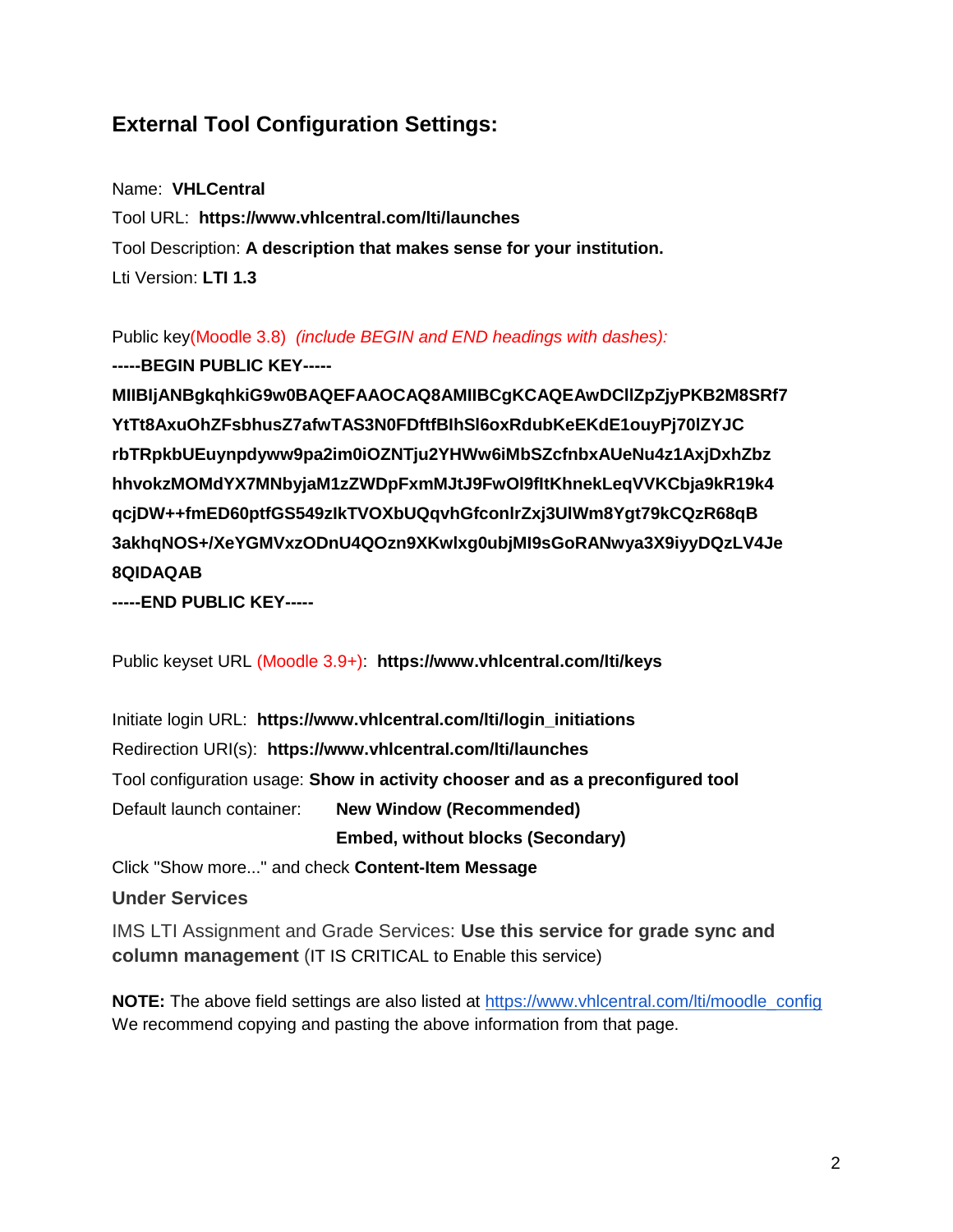### **External tool configuration form** (Moodle 3.8)

| External tool configuration              |        |                                                                                                                                                                                                                                                                                          |
|------------------------------------------|--------|------------------------------------------------------------------------------------------------------------------------------------------------------------------------------------------------------------------------------------------------------------------------------------------|
|                                          |        |                                                                                                                                                                                                                                                                                          |
| Tool settings                            |        |                                                                                                                                                                                                                                                                                          |
| Tool name                                | o<br>ଚ | <b>VHL Central</b>                                                                                                                                                                                                                                                                       |
| <b>Tool URL</b>                          | ଵ      | https://www.vhlcentral.com/lti/launches                                                                                                                                                                                                                                                  |
| Tool description                         | ❼      | This is the VHL Tool for live smoke testing.                                                                                                                                                                                                                                             |
| LTI version                              | ❼      | LTI 1.3<br>÷                                                                                                                                                                                                                                                                             |
| Client ID                                | ଵ      | h5GNBTkbJxcTEpL                                                                                                                                                                                                                                                                          |
| Public key                               | 0      | <b><i>LIMBUARDE</i></b><br>hhvokzMOMdYX7MNbyjaM1zZWDpFxmMJtJ9FwOI9fltKhnekLeqVV<br>KCbja9kR19k4<br>qcjDW++fmED60ptfGS549zlkTVOXbUQqvhGfconlrZxj3UlWm8Yqt79<br>kCQzR68qB<br>3akhqNOS+/XeYGMVxzODnU4QOzn9XKwlxq0ubjMl9sGoRANwya3<br>X9iyyDQzLV4Je<br>8QIDAQAB<br>----- END PUBLIC KEY----- |
| Initiate login URL                       | ๏      | https://www.vhlcentral.com/lti/login_initiations                                                                                                                                                                                                                                         |
| Redirection URI(s)                       | ๏      | https://www.vhlcentral.com/lti/launches                                                                                                                                                                                                                                                  |
| Custom parameters                        | の      |                                                                                                                                                                                                                                                                                          |
| Tool configuration usage                 | ๏      | Show in activity chooser and as a preconfigured tool<br>٠                                                                                                                                                                                                                                |
| Default launch container                 | ଵ      | New window<br>÷                                                                                                                                                                                                                                                                          |
| Show more                                |        |                                                                                                                                                                                                                                                                                          |
| <b>Services</b>                          |        |                                                                                                                                                                                                                                                                                          |
| IMS LTI Assignment and Grade<br>Services | ℯ      | Use this service for grade sync and column management $\bullet$                                                                                                                                                                                                                          |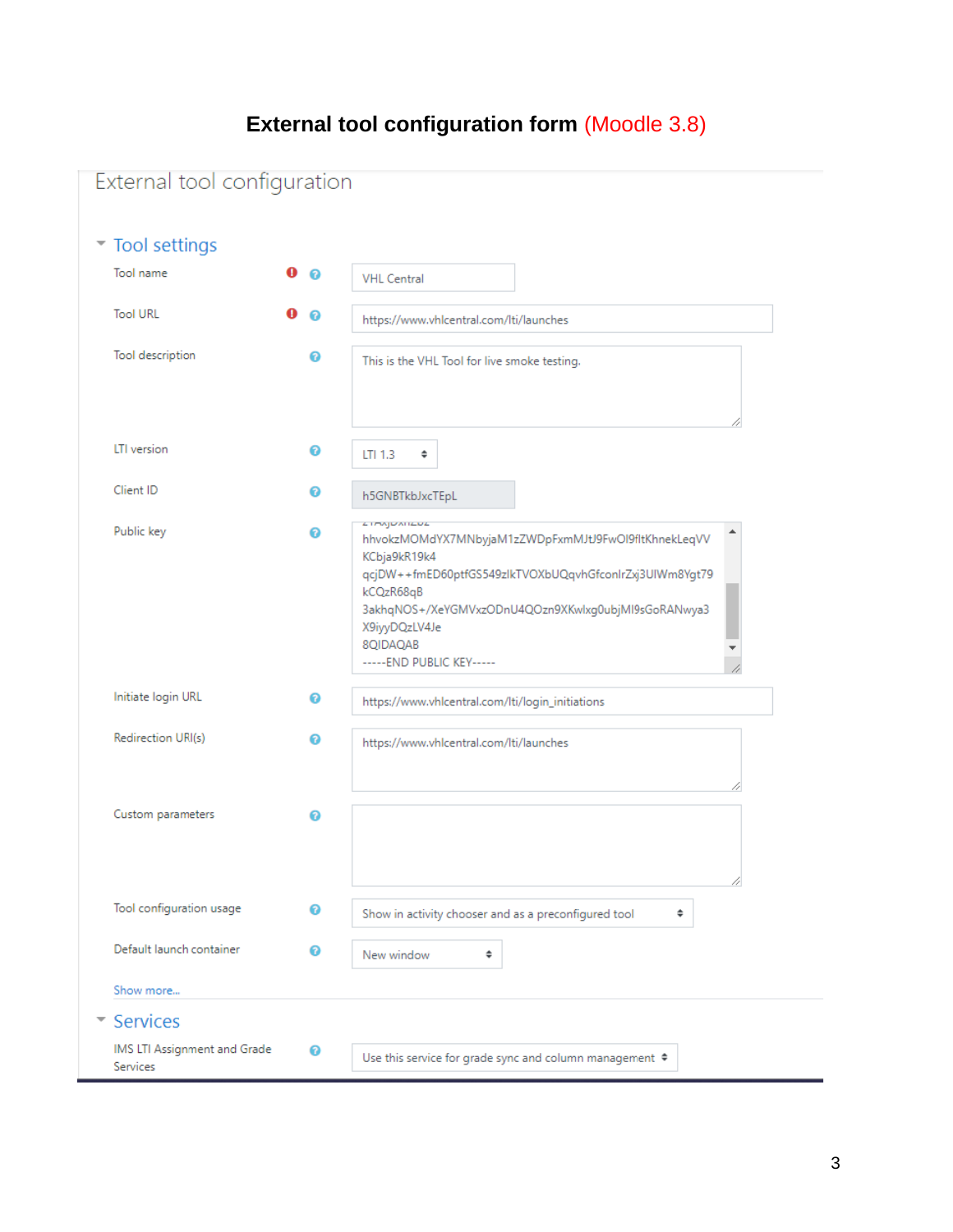### Information to communicate to VHL Technical Support:

Once the developer key has been created, the admin needs to click on the bulleted list icon in the VHL Tool listing.



This opens the "Tools configuration details" dialog which lists the information VHL Tech Support will need to setup the institution's LMS in the VHL System. We suggest copying and pasting the information from this dialog to send to VHL.

|                                       | Tool configuration details                                                                                                                                                                                                                                                                                                                     |                                 | ×               |  |  |  |
|---------------------------------------|------------------------------------------------------------------------------------------------------------------------------------------------------------------------------------------------------------------------------------------------------------------------------------------------------------------------------------------------|---------------------------------|-----------------|--|--|--|
| ٠<br><b>Tools</b><br>٠<br>Active<br>٠ | Platform ID: https://moodle.qa.vhicentral.com<br>• Client ID: h5GNBTkbJxcTEpL<br>• Deployment ID: 6<br><b>Public keyset URL:</b> https://moodle.ga.vhlcentral.com/mod/lti/certs.php<br>• Access token URL: https://moodle.qa.vhicentral.com/mod/lti/token.php<br>Authentication request URL: https://moodle.qa.vhlcentral.com/mod/lti/auth.php |                                 |                 |  |  |  |
| This is t                             |                                                                                                                                                                                                                                                                                                                                                |                                 | Email<br>Cancel |  |  |  |
| testing.                              | 15                                                                                                                                                                                                                                                                                                                                             | description                     |                 |  |  |  |
| This tool is being used 8 times       | This tool is being used 32 times                                                                                                                                                                                                                                                                                                               | This tool is being used 2 times |                 |  |  |  |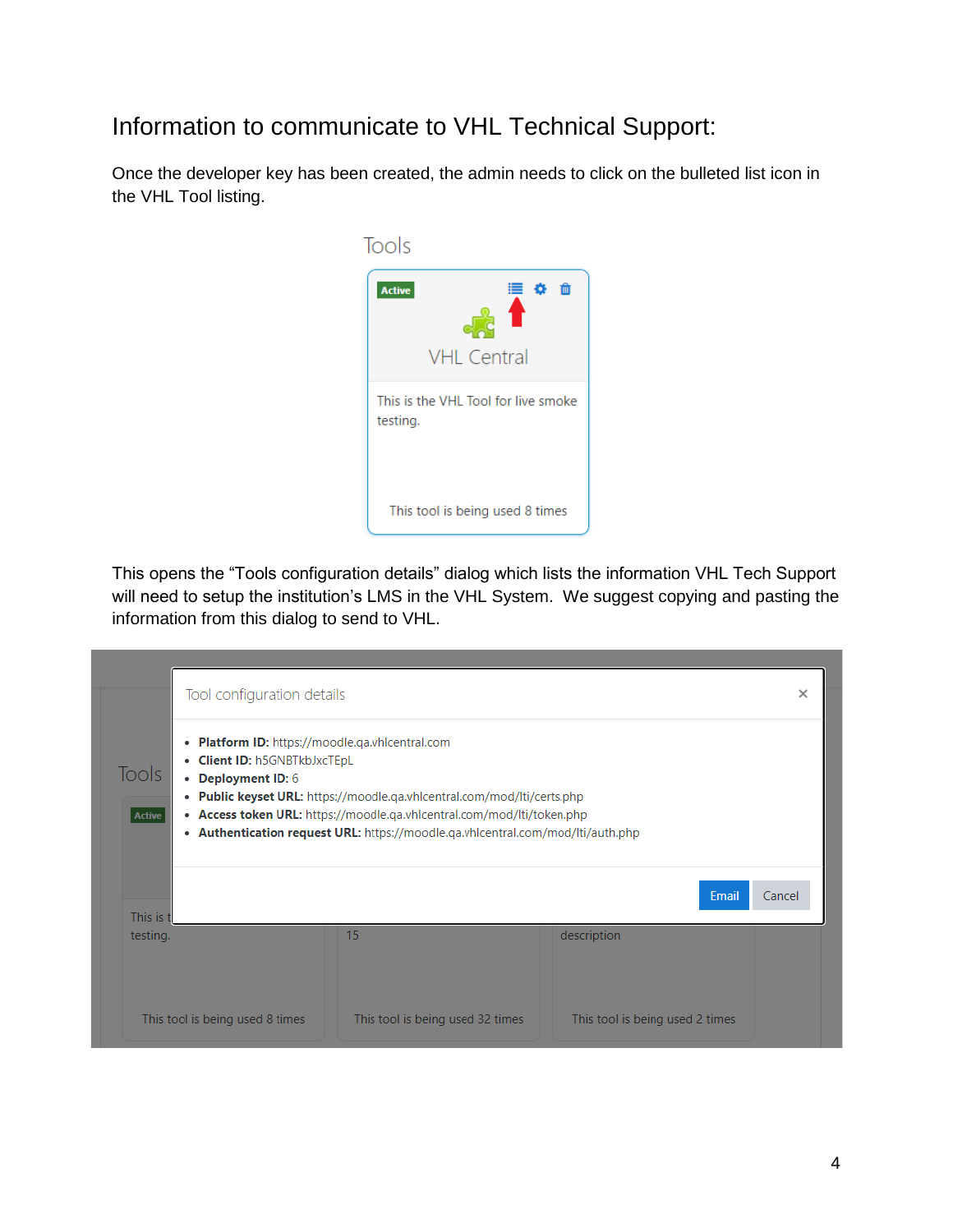# Setting up your new LTI Tool in your Moodle LMS Course

1. Open the course you wish to link to on Moodle (or create a new one).

L.

- 2. Go to the course (either as admin or instructor), turn editing on (under the **Gear** menu).
	- a. Options for editing and adding things to the course sections should appear.

| $F$ Live2R-2     | Live Course 2R-2                  | o.                                             |
|------------------|-----------------------------------|------------------------------------------------|
| ₩ Participants   | Dashboard / My courses / Live2R-2 |                                                |
| <b>U</b> Badges  |                                   |                                                |
| ■ Competencies   |                                   |                                                |
| <b>ED</b> Grades | $\bigoplus$ Announcements         | Edit $\tau$<br>Edit $\overline{\phantom{a}}$ & |
| General          |                                   | + Add an activity or resource                  |
| □ Topic 1        | $\div$ Topic 1                    | Edit *                                         |
| $\Box$ Topic 2   |                                   | + Add an activity or resource                  |

- 3. In the first content area (the "**Genera**l" section) use the "**Add an activity or resource**" link on the right.
	- a. The "**Add an activity or resource**" dialog should open.



The VHL tool you just created should appear under **ACTIVITIES.**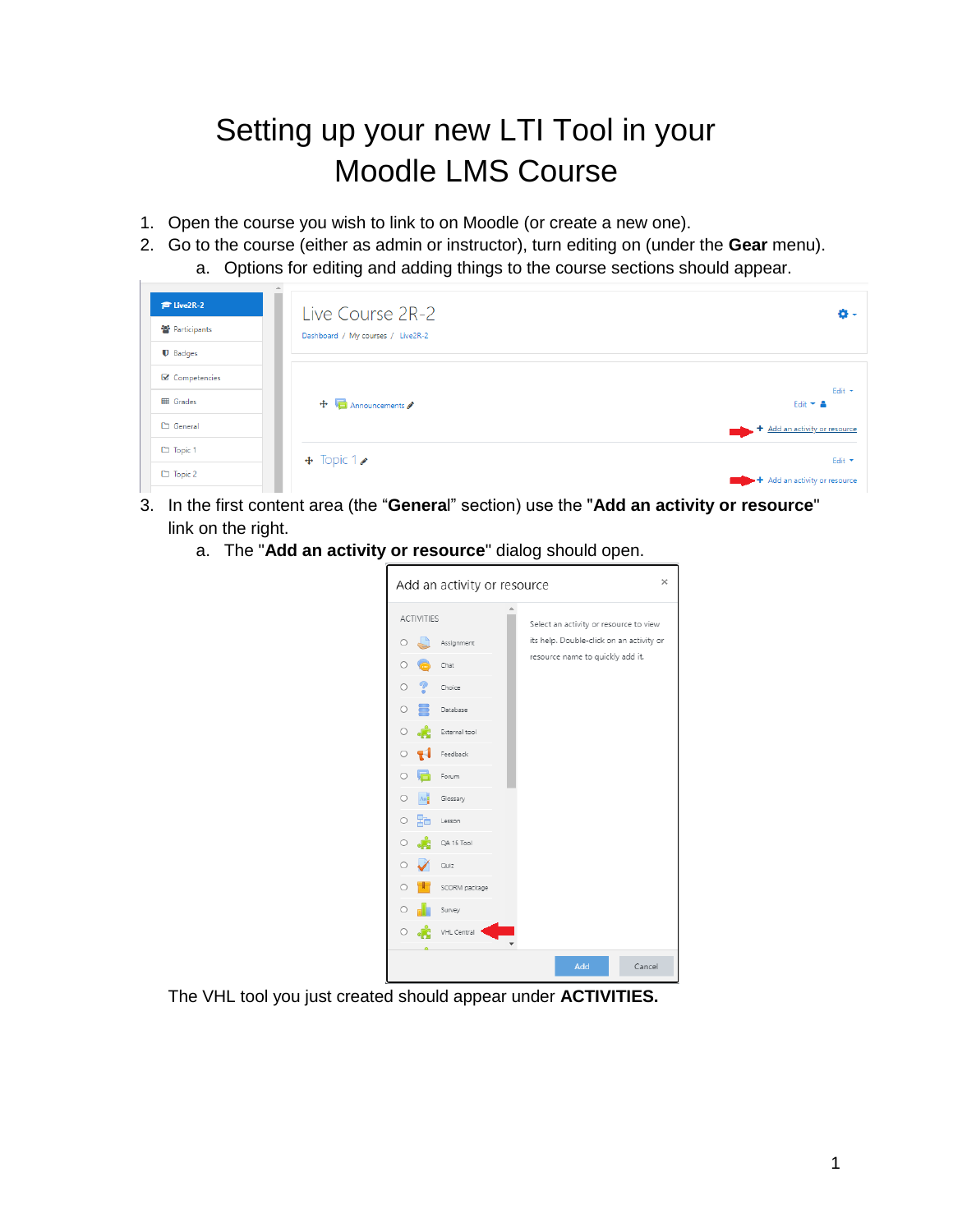| General<br>$\overline{\mathbf{v}}$ |                                            |  |
|------------------------------------|--------------------------------------------|--|
| Activity name                      | VHL Central                                |  |
|                                    | Select content                             |  |
| Show more                          |                                            |  |
| $\blacktriangleright$ Privacy      |                                            |  |
|                                    | Share launcher's name with the tool        |  |
|                                    | Share launcher's email with the tool       |  |
|                                    | $\Box$ Accept grades from the tool $\odot$ |  |
| Common module settings             |                                            |  |
| ▶ Restrict access                  |                                            |  |
| Activity completion                |                                            |  |
| $\triangleright$ Tags              |                                            |  |
| Competencies                       |                                            |  |
|                                    |                                            |  |

4. Select the tool and click Add. The "**Adding a new External tool**" form will open.

a. Enter an "Activity name" for the tool and expand the "Privacy" section of the form and uncheck the "Accept grades from the tool" option. Then click "Save and return to course."

You will be returned to the Course content area and see a link for the **VHL Central** Tool.

| $\approx$ Live2R-2<br><sup>2</sup> Participants                   | Live Course 2R-2<br>Dashboard / My courses / Live2R-2 | o.              |
|-------------------------------------------------------------------|-------------------------------------------------------|-----------------|
| $\blacksquare$ Badges<br><b>■</b> Competencies<br><b>田 Grades</b> | Announcements                                         |                 |
| $\Box$ General                                                    | <b>C</b> VHL Central                                  | $\triangledown$ |
| $\Box$ Topic 1<br>$\Box$ Topic 2                                  | Topic 1                                               |                 |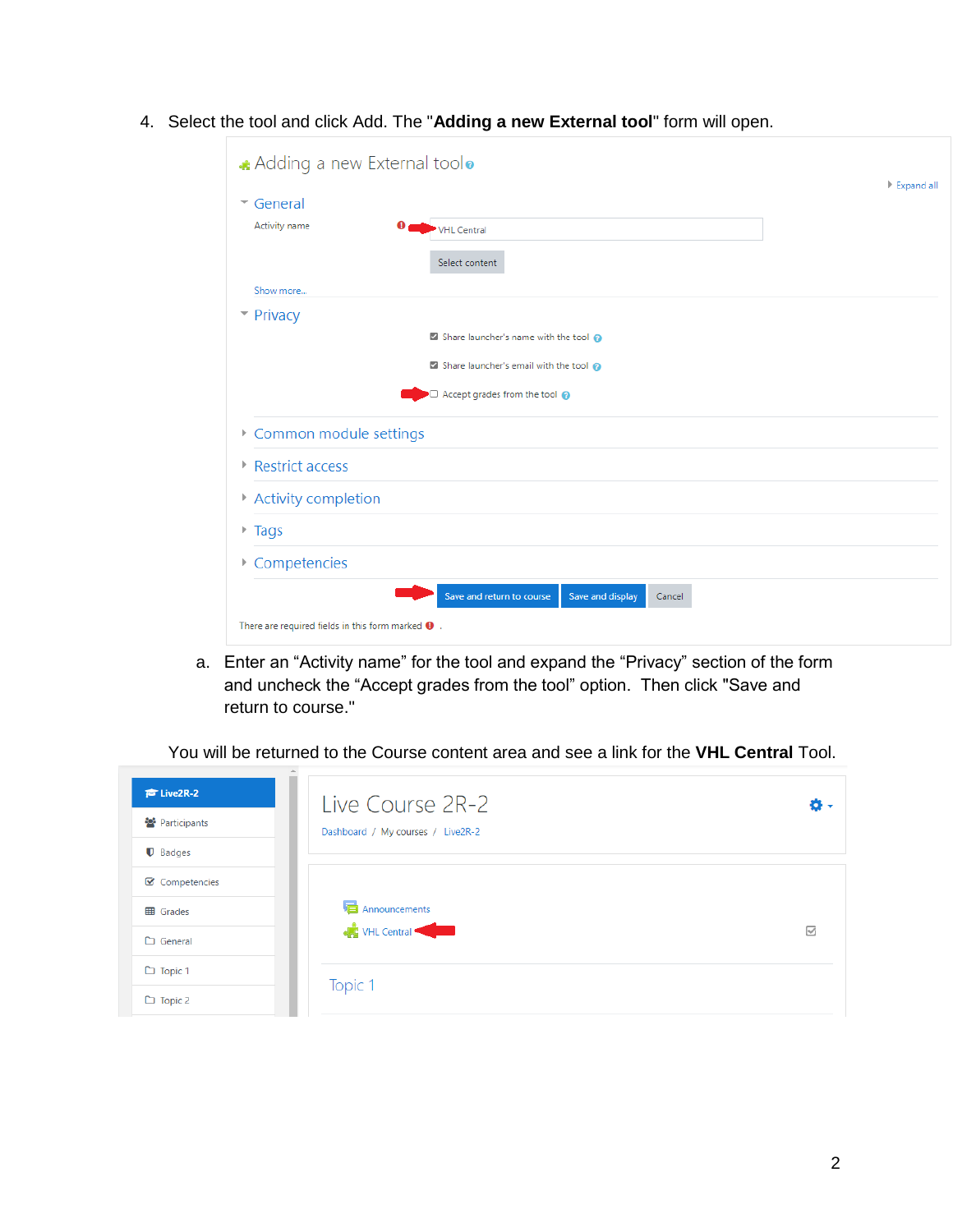5. Select the VHL tool icon from the course section. A VHL login page will be displayed the first time you link to VHL.

| log in                                                                |  |
|-----------------------------------------------------------------------|--|
| Please log in to associate your VHL account with<br>your LMS account. |  |
| You will only need to do this once.                                   |  |
| USERNAME OR EMAIL ADDRESS                                             |  |
| PASSWORD                                                              |  |
| LOG IN                                                                |  |
| Forgot your password?                                                 |  |
| Don't have an account?                                                |  |

6. Enter your VHL credentials. *If you do not already have a VHL instructor account contact your Sales Representative to get one created for you. If you are not sure who your Sales Rep is you can look your rep up using the link below:*

*https://vistahigherlearning.com/about-us/our-team/teamlist?team=ModernLanguageSpecialists*

# Using the LTI Tool to link and synchronize your course

1. After logging in the instructor (as described above) you're directed to the **Course Connector** page, which will list what current VHL course sections are available for linking.

> *If the desired course section does not exist yet, you will be directed to the VHLCentral page to create it, and then re-enter VHL using the VHL tool.*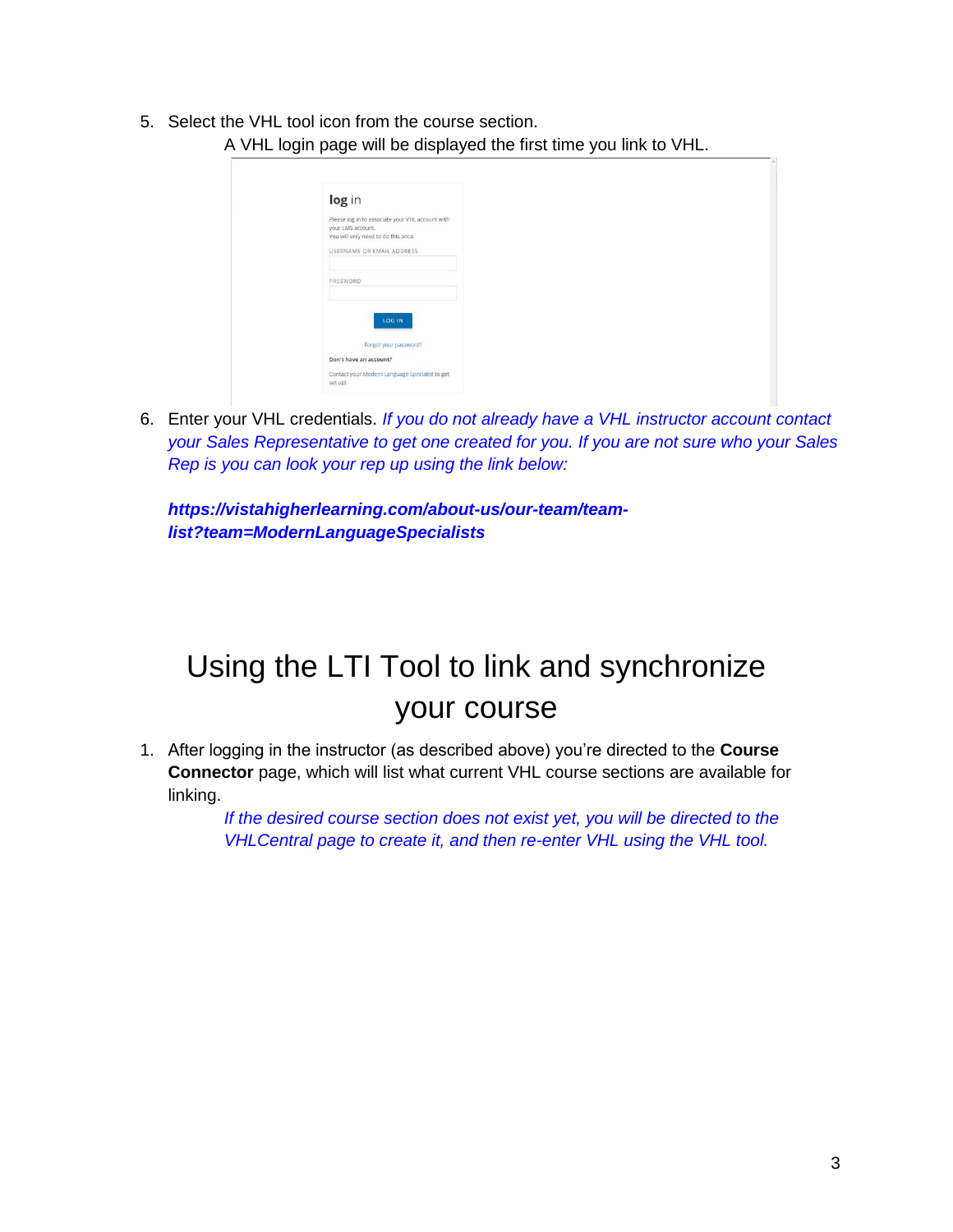| <b>Course Connector</b>                                                                                                                                                                              |                                                                |                                                  |  |
|------------------------------------------------------------------------------------------------------------------------------------------------------------------------------------------------------|----------------------------------------------------------------|--------------------------------------------------|--|
|                                                                                                                                                                                                      | To link this context with VHL, select the appropriate section. |                                                  |  |
| Don't see the section you're looking for? ^                                                                                                                                                          |                                                                |                                                  |  |
| This page only shows courses and sections that you have already created within VHLcentral. Create the courses and sections you<br>need within your VHL program before initiating this process again. |                                                                |                                                  |  |
| School:<br><b>VHL Moodle College</b>                                                                                                                                                                 |                                                                | Course/Section:<br>LiveC3R-1<br>Live Course 3R-1 |  |
| <b>VHL Moodle College</b>                                                                                                                                                                            |                                                                |                                                  |  |
| ortales                                                                                                                                                                                              | <b>Portales</b>                                                |                                                  |  |
|                                                                                                                                                                                                      | <b>VHL Section</b>                                             | Linked?                                          |  |
|                                                                                                                                                                                                      | <b>VHL Course 9</b>                                            |                                                  |  |
|                                                                                                                                                                                                      | VHL-M-Section1<br>Jul 01, 2020 - Oct 23, 2020                  | Not linked                                       |  |
|                                                                                                                                                                                                      |                                                                | <b>LINIV THIC CECTION</b>                        |  |

2. On the **Course Connector** page select the desired course section and click Submit. The course will be successfully linked and you will see a "**Set up Grade Sync**" link for Syncing the course grades.

|                           |                                                                                                        | Successfully linked VHL-M-Section1 to Live Course 3R-1.                                                                    | $\times$                     |
|---------------------------|--------------------------------------------------------------------------------------------------------|----------------------------------------------------------------------------------------------------------------------------|------------------------------|
| Partner Link Summary      |                                                                                                        |                                                                                                                            |                              |
|                           | Below are single sign-on links between your courses on VHL and those on your LMS. You may unlink here. |                                                                                                                            |                              |
|                           |                                                                                                        | Now that your course is connected, you can optionally Set up Grade Sync between your VHL Gradebook and your LMS gradebook. |                              |
| <b>VHL Moodle College</b> |                                                                                                        |                                                                                                                            |                              |
| <b>ortales</b>            | <b>Portales</b>                                                                                        |                                                                                                                            |                              |
|                           | <b>VHL Section</b>                                                                                     | Linked?                                                                                                                    |                              |
|                           | <b>VHL Course 9</b>                                                                                    |                                                                                                                            |                              |
|                           | VHL-M-Section1<br>Jul 01, 2020 - Oct 23, 2020                                                          | Linked to Moodle<br>Context Name: Live Course 3R-1                                                                         | Unlink                       |
|                           |                                                                                                        |                                                                                                                            | <b>RETURN TO VHL CENTRAL</b> |
|                           |                                                                                                        |                                                                                                                            |                              |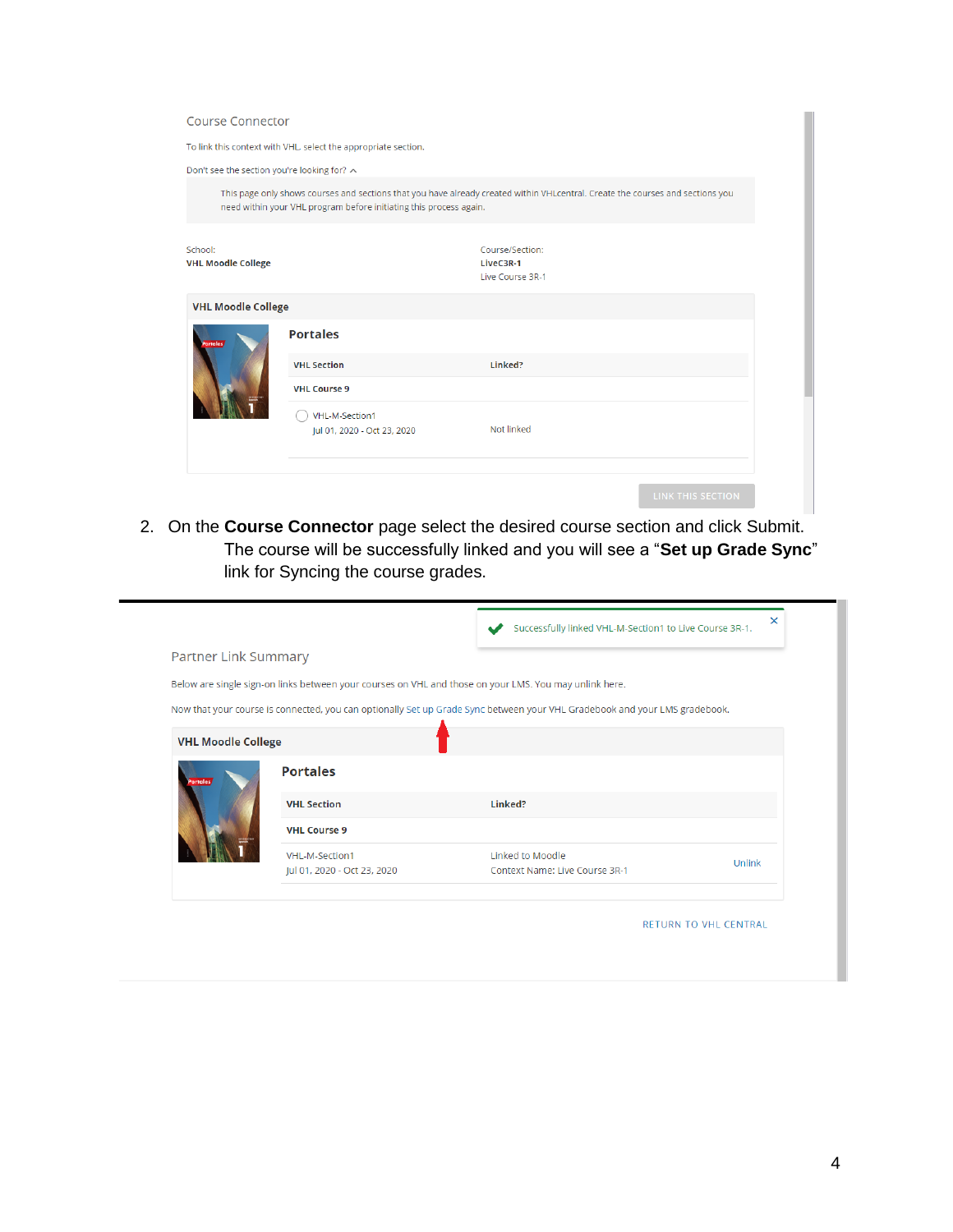3. If the instructor wishes VHL grades to appear in the Moodle gradebook, they should use this link. You will be directed to the VHL gradebook for the VHL section and an LMS Sync dialog will open with an **EDIT SETTINGS** option.

| <b>VHL Central</b>                                                                                   |                                                                                           |                      |                | Roger Payne Chat C Contrast C Help C Logout                                          |
|------------------------------------------------------------------------------------------------------|-------------------------------------------------------------------------------------------|----------------------|----------------|--------------------------------------------------------------------------------------|
| <b>Portales 1</b>                                                                                    |                                                                                           | Courses<br>Content   | Calendar       | VHL Course 9 VHL-M-Section1 ↓<br>Grades<br>Communication                             |
| Gradebook<br><b>SCORES</b><br><b>ROS</b><br><b>VIEW BY</b><br>All Lessons ALL CATEGOR<br>Lesson<br>۳ | <b>LMS Sync</b>                                                                           | ×                    | <b>GEXPORT</b> | Need help? Chat with an agent.<br><b>P. T.</b><br><b>LMS SYNC</b><br>$\mathbf{L}$ of |
|                                                                                                      | <b>Current Settings</b>                                                                   | <b>EDIT SETTINGS</b> |                |                                                                                      |
|                                                                                                      | <b>SYNC STATUS</b>                                                                        |                      |                |                                                                                      |
| © 2020 VISTA Higher Learning, Inc.                                                                   | <b>Disabled</b><br><b>COLUMNS TO SYNC</b><br>Cumulative<br><b>LAST SYNC</b><br>Not Synced |                      |                | TERMS OF USE PRIVACY POLICY                                                          |
|                                                                                                      |                                                                                           |                      |                |                                                                                      |

- a. You may enable syncing and choose what columns (**Cumulative, Lessons, Weeks** or **Category**) you wish to appear in your Moodle gradebook.
- b. Click EDIT SETTINGS the Edit Settings dialog opens.

| <b>LMS Sync</b>                                  |  |
|--------------------------------------------------|--|
| <b>Edit Settings</b>                             |  |
| <b>SYNC STATUS</b><br>(C) Enabled (C) Disabled   |  |
| <b>COLUMNS TO SYNC</b><br>Cumulative<br>) Lesson |  |
| ◯ Week<br>Category                               |  |
|                                                  |  |
| <b>SAVE</b><br>CANCEL                            |  |

c. Select "Enabled" for SYNC STATUS.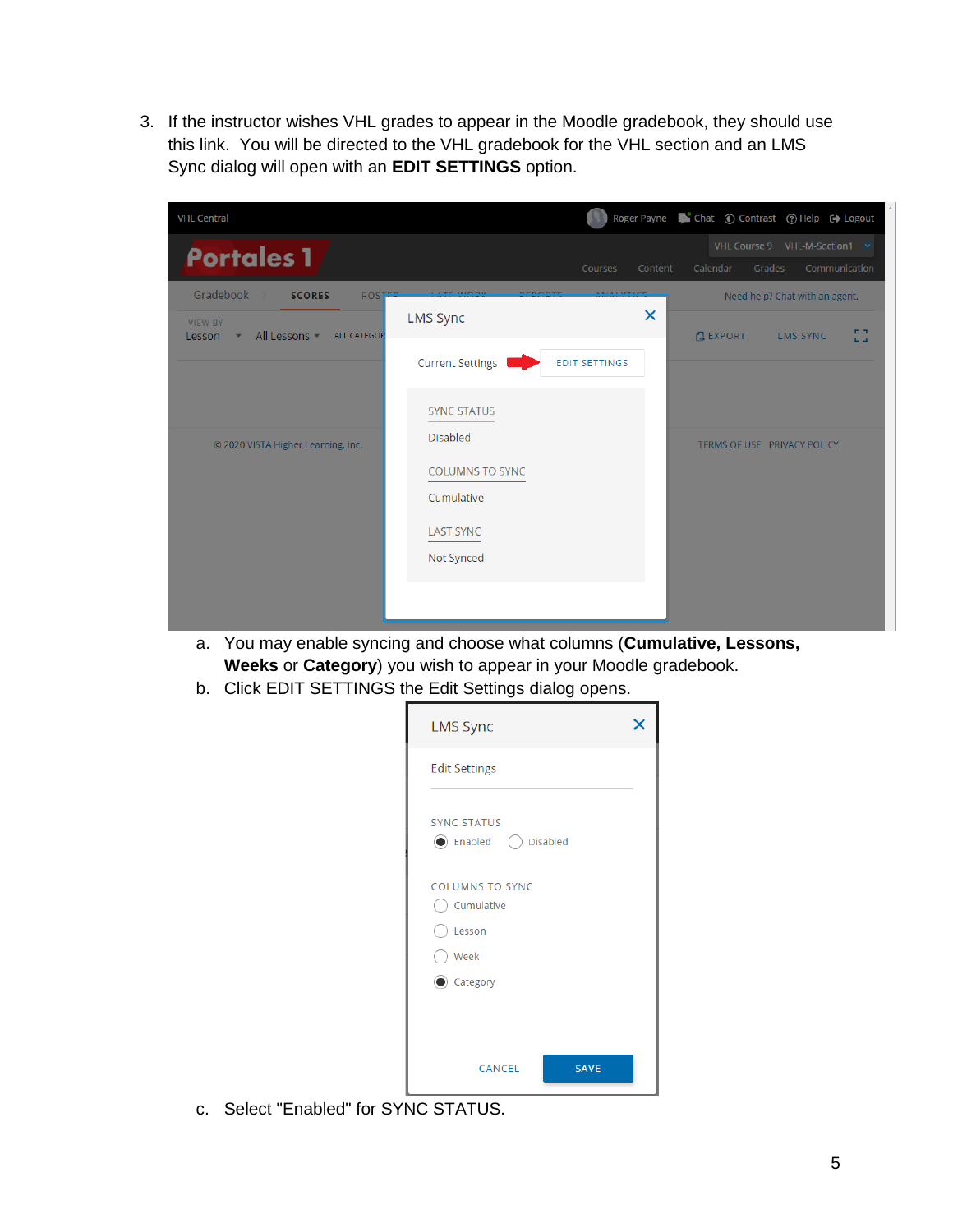d. Select the COLUMNS TO SYNC and then click SAVE. The VHL course section grades will be synced periodically. The instructor can also use the SYNC NOW button to immediately sync grades. NOTE: Each column grade will appear in the LMS with a score that is based upon a maximum of 100 points.

*NOTE: If for some reason you do not see the "Set up Grade Sync" link or want to adjust the Gradebook sync after leaving the Course Connector page, You may always go directly to the VHLGradebook Scores tab and use the LMS SYNC button there (in the upper right) to access to LMS Sync dialog.*

|           |                                                          | Roger Payne Chat © Contrast © Help C Logout |   |                                          |        |          |               |                                          |
|-----------|----------------------------------------------------------|---------------------------------------------|---|------------------------------------------|--------|----------|---------------|------------------------------------------|
|           |                                                          |                                             |   | VHL Course 9 VHL-M-Section1 <del>∨</del> |        |          |               |                                          |
| <b>is</b> | <b>LMS Sync</b>                                          |                                             | × | ndar<br><b>TICS</b>                      | Grades |          | Communication | Need help? Chat with an $ag \rightarrow$ |
| Al        | <b>Current Settings</b>                                  | <b>EDIT SETTINGS</b>                        |   | <b>EXPORT</b>                            |        | LMS SYNC |               | ь а                                      |
|           | <b>SYNC STATUS</b><br>Enabled                            |                                             |   |                                          |        |          |               |                                          |
| ig, In    | <b>COLUMNS TO SYNC</b><br>Cumulative<br><b>LAST SYNC</b> |                                             |   | TERMS OF USE PRIVACY POLICY              |        |          |               |                                          |
|           | 7/19/2020, 2:48 PM →                                     |                                             |   |                                          |        |          |               |                                          |
|           |                                                          | <b>SYNC NOW</b>                             |   |                                          |        |          |               |                                          |
|           |                                                          |                                             |   |                                          |        |          |               |                                          |

**NOTE: Students will need to link their Moodle account to their VHL account by using either the VHL Central tool link (as described on page 2) or one of the deep links the instructor has created (see below) to login just once to VHL before their work can be synchronized with the instructor gradebook. After that, students can open VHL directly if they do not want to go through Moodle. We recommend giving the students the "Student workflow for LTI-Advantage:" document to help explain this procedure to them.**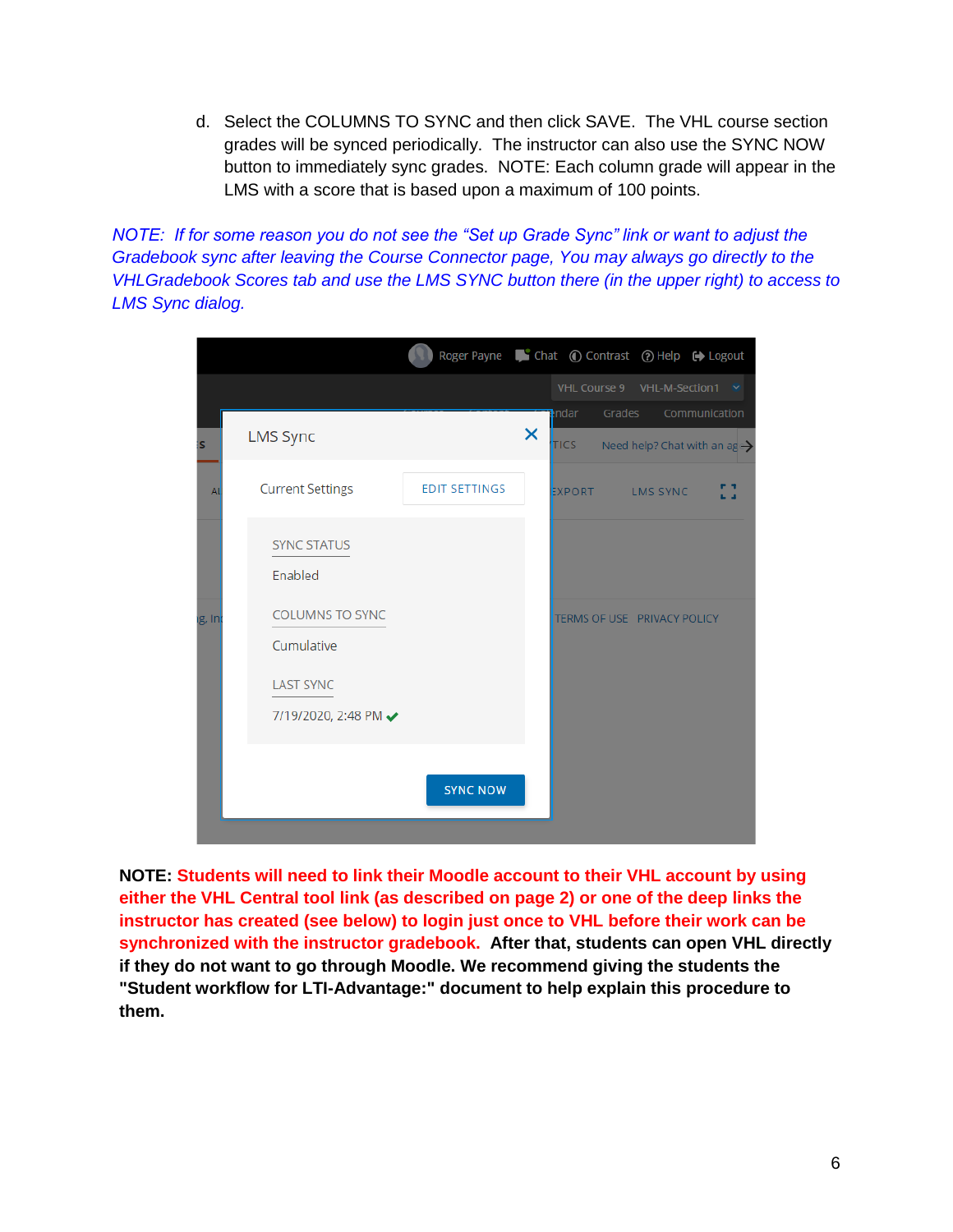**If a student has not yet linked their Moodle account to their VHL account, a notification icon, which is a red circle with a slash, will appear by their name in the VHL gradebook. If you hover a mouse over the icon a message displays explaining this situation.**

| <b>VHL Central</b>                                  |                                             |               |                  |                |                                                                                                                                |
|-----------------------------------------------------|---------------------------------------------|---------------|------------------|----------------|--------------------------------------------------------------------------------------------------------------------------------|
| <b>Portales 1</b>                                   |                                             |               |                  |                |                                                                                                                                |
| Gradebook                                           | $\rightarrow$<br><b>SCORES</b>              | <b>ROSTER</b> | <b>LATE WORK</b> | <b>REPORTS</b> | <b>ANALYTICS</b>                                                                                                               |
| <b>VIEW BY</b><br>Lesson<br>$\overline{\mathbf{v}}$ | All Lessons v ALL CATEGORIES v PERCENTAGE v |               |                  |                |                                                                                                                                |
| <b>Student</b>                                      | <b>Cumulative Grade</b>                     | Lección 1     | Lección 2        |                |                                                                                                                                |
| Braun, Nolan<br>ര                                   | 46.7%                                       | 24.0%         | 75.0%            |                |                                                                                                                                |
|                                                     |                                             |               |                  |                | Grades for this student will not sync to LMS because they have not yet linked their LMS account with their VHLCentral account. |
| Graham, Virgie                                      | 57.2%                                       | 69.7%         | 41.7%            |                |                                                                                                                                |
|                                                     |                                             |               |                  |                |                                                                                                                                |

### Deep Linking VHL Content:

1. As an instructor, open a course, make sure editing is turned on and go to the General area or one of the Topic areas of the course and select the "Add an activity or resource" link on the right. The "Add an activity or resource" dialog should open.



2. Select the VHL tool and click Add. The "Adding a new External tool" form should open. Under the Activity name field should be a **Select content** button.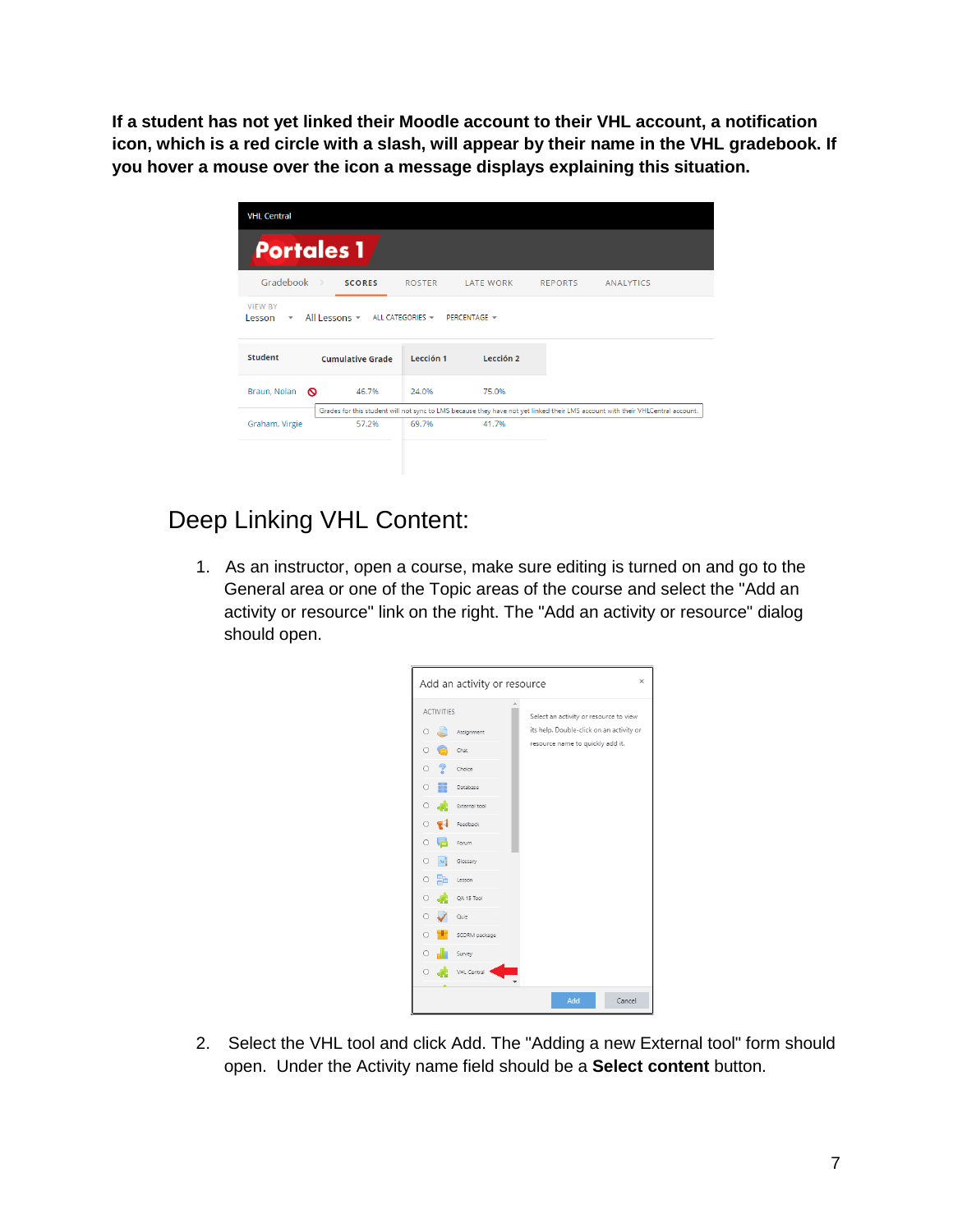| Adding a new External toolo | Expand all |
|-----------------------------|------------|
| General                     |            |
| $\bf{o}$<br>Activity name   |            |
| Select content              |            |
| Show more                   |            |
| Privacy                     |            |
| Grade                       |            |

3. Use the **Select content** button and a dialog should open with 4 linking options: 1) **LINK TO CURRENT ASSIGNMENTS** - links to the student dashboard. 2) **LINK TO A SPECIFIC ACTIVITY** 3) **LINK TO A SPECIFIC ASSESSMENT**

#### 4) **LINK TO VHL CENTRAL HOME**

| Select content                    |                                                                                                                                                                                                               |
|-----------------------------------|---------------------------------------------------------------------------------------------------------------------------------------------------------------------------------------------------------------|
| <b>Current Assignments</b>        |                                                                                                                                                                                                               |
| based on the current date.        | Create a link to the student dashboard, which provides easy access to upcoming assigned work. You<br>can add this same link into multiple locations of your course, and it will always show the work relevant |
| LINK TO CURRENT ASSIGNMENTS       |                                                                                                                                                                                                               |
| <b>Specific Activity</b>          |                                                                                                                                                                                                               |
| specific high-value quiz or exam. | Choose a single activity to embed into your course. e.g. a video or other presentational material, or                                                                                                         |
| LINK TO A SPECIFIC ACTIVITY       | LINK TO A SPECIFIC ASSESSMENT                                                                                                                                                                                 |
| <b>VHLCentral Home</b>            |                                                                                                                                                                                                               |
| Home page.                        | Create a link that both instructors and students can use to automatically log in to their account's VHL                                                                                                       |
| LINK TO VHLCENTRAL HOME           |                                                                                                                                                                                                               |

a. To link to the student dashboard choose LINK TO CURRENT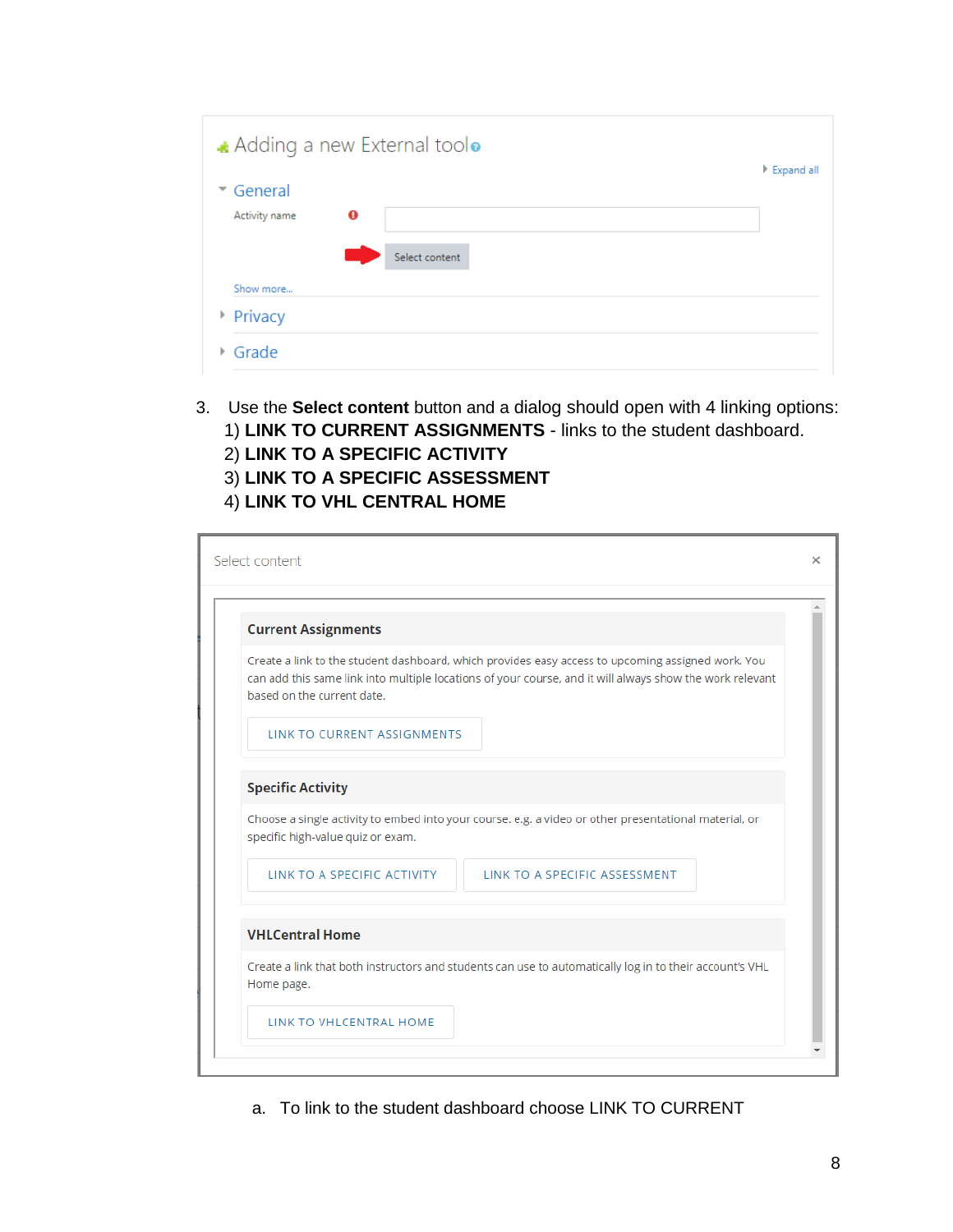ASSIGNMENTS. You should be returned to the "Adding a new External tool" form and "Current Assignments" should have been automatically entered into the Activity name field.

|                                                           | Successfully fetched tool configuration from the selected content. | $\times$                    |
|-----------------------------------------------------------|--------------------------------------------------------------------|-----------------------------|
| Adding a new External toolo                               |                                                                    |                             |
| General                                                   |                                                                    | $\triangleright$ Expand all |
| $\Omega$<br>Activity name                                 | <b>Current Assignments</b>                                         |                             |
|                                                           | Select content                                                     |                             |
| Show more                                                 |                                                                    |                             |
| Privacy<br>Þ                                              |                                                                    |                             |
| Common module settings<br>Þ                               |                                                                    |                             |
| <b>Restrict access</b><br>Þ                               |                                                                    |                             |
| <b>Activity completion</b><br>Þ                           |                                                                    |                             |
| Tags                                                      |                                                                    |                             |
| Competencies<br>Þ                                         |                                                                    |                             |
|                                                           | Save and display<br>Save and return to course<br>Cancel            |                             |
| There are required fields in this form marked $\bullet$ . |                                                                    |                             |

- b. To link to a specific activity:
	- i. Choose LINK TO A SPECIFIC ACTIVITY. You should be directed to a preview of the VHL program Content > Activities page. On the right side should appear a **LINK** link for each activity. Activities that have been assigned in the VHL program will have due dates as expected.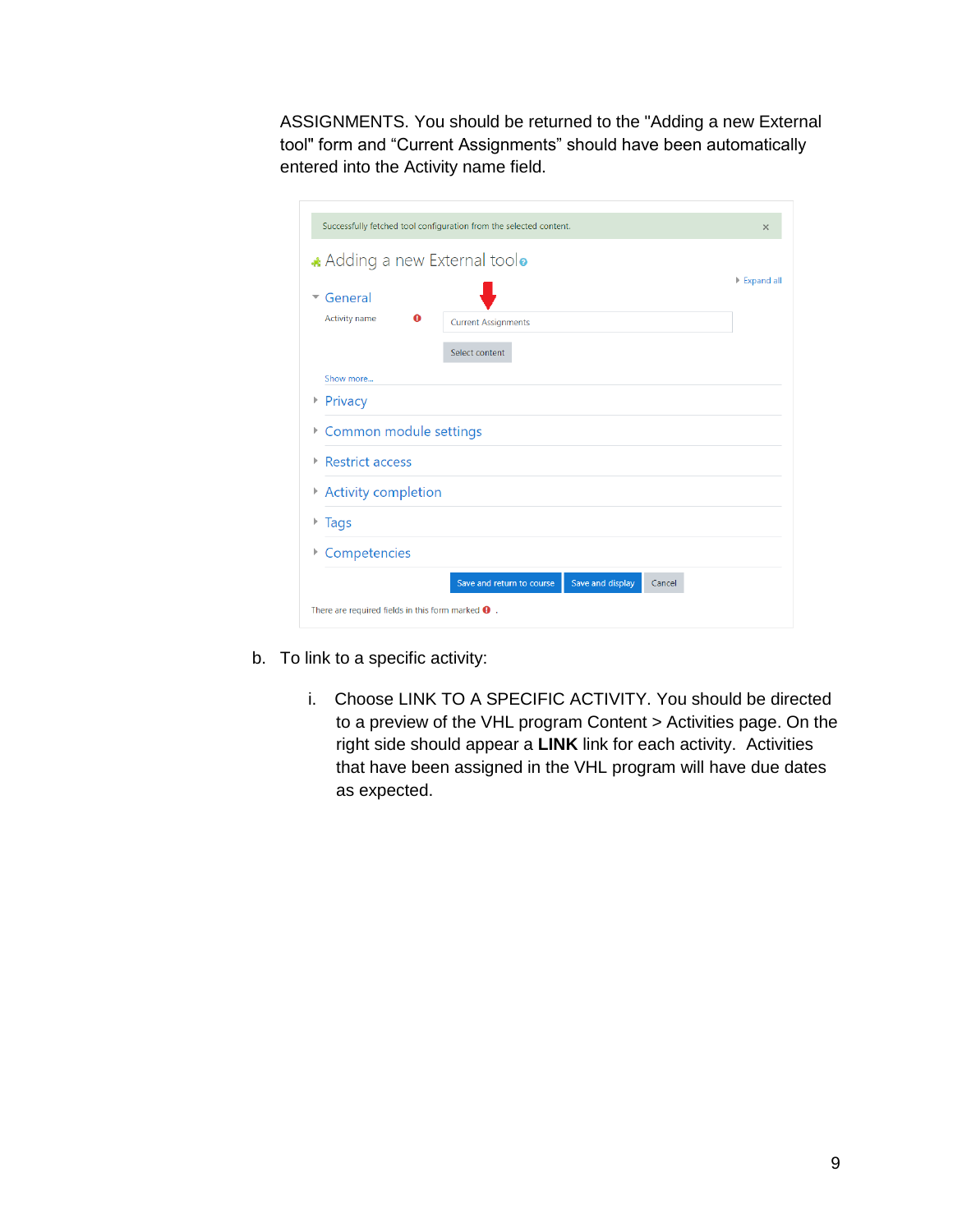| Select content                          |                                   |          | $\times$    |  |
|-----------------------------------------|-----------------------------------|----------|-------------|--|
|                                         | Activities<br>Lección 1 Contextos |          |             |  |
| Lección 1   Contextos                   | ALL ACTIVITIES $\forall$          |          |             |  |
| <b>Explore</b>                          |                                   | Due date |             |  |
| Hotspot: Hola, ¿qué tal?                |                                   |          | <b>LINK</b> |  |
| Presentation: Hola, ¿qué tal?           |                                   |          | <b>LINK</b> |  |
| Learn                                   |                                   | Due date |             |  |
| <b>Vocabulary Tutorial 1</b>            |                                   |          | <b>LINK</b> |  |
| <b>Vocabulary Tutorial 2</b>            |                                   |          | <b>LINK</b> |  |
| <b>Vocabulary Tutorial 3</b>            |                                   |          | <b>LINK</b> |  |
| Marchael and a more than a start of the |                                   |          | 1.18.112    |  |

 ii. Select a link for the activity you wish to link to. A **Create Link** dialog should open with a CANCEL link and CREATE button.

| Lección 1   Contextos             | ALL ACTIVITIES                                                         |   |               |
|-----------------------------------|------------------------------------------------------------------------|---|---------------|
| <b>Explore</b>                    | <b>Create Link</b><br>Lección 1 - Contextos - Hotspot: Hola, ¿qué tal? | × | iite          |
| Hotspot: Ho<br><b>Presentatio</b> | CANCEL<br><b>CREATE</b>                                                |   | LINK<br>I INK |

iii. Select the CREATE button. You should be returned to the "Adding a new External tool" form, and the name for the activity you chose should have been automatically entered into the Activity name field.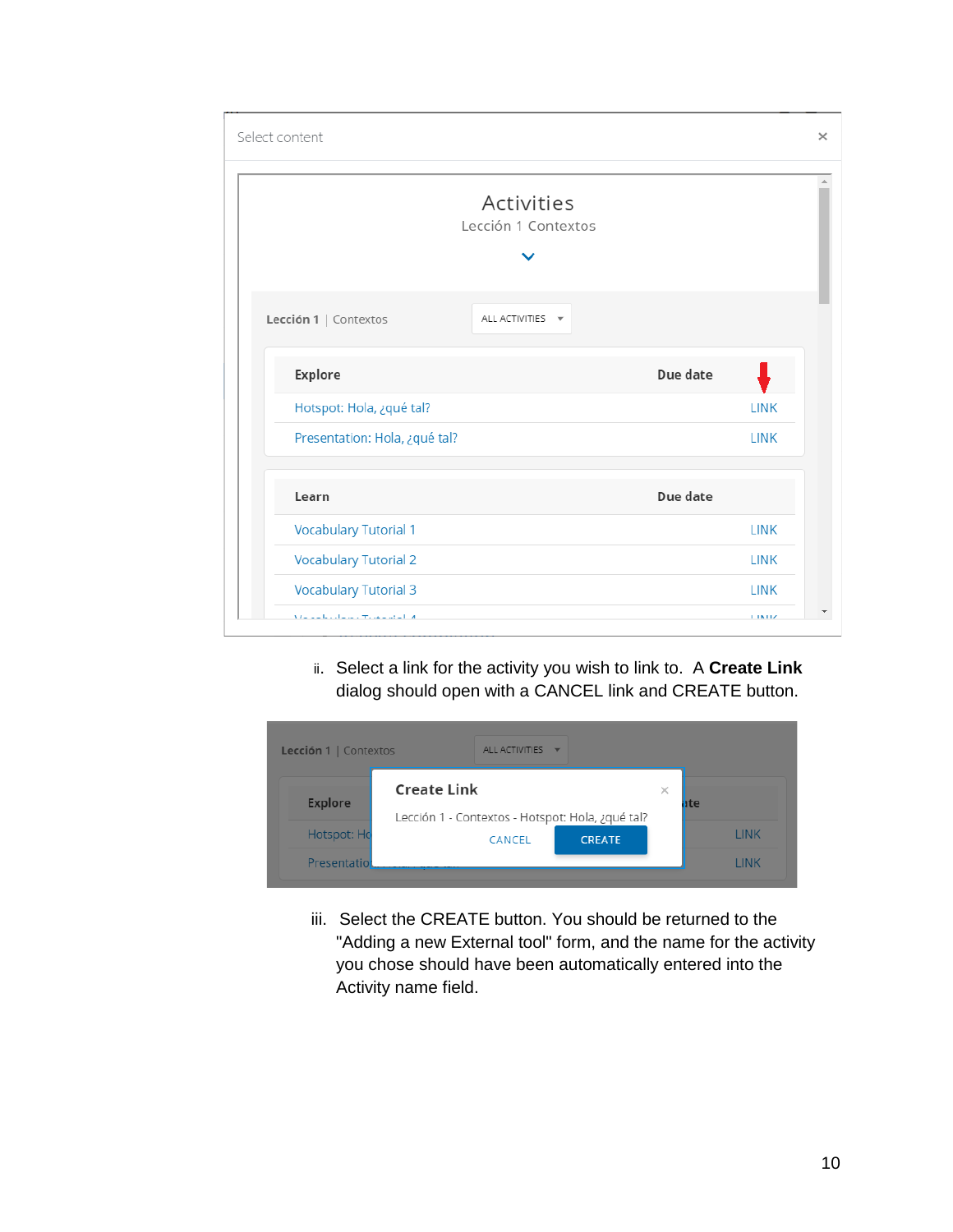|                           | Successfully fetched tool configuration from the selected content. | $\times$                    |
|---------------------------|--------------------------------------------------------------------|-----------------------------|
|                           | Adding a new External tool to Topic 10                             |                             |
| General                   |                                                                    | $\triangleright$ Expand all |
| $\bf{0}$<br>Activity name | Lección 1 - Contextos - Hotspot: Hola, ¿qué tal?                   |                             |
|                           | Select content                                                     |                             |
| Show more                 |                                                                    |                             |

- c. To link to a specific assessment:
	- i. Choose LINK TO A SPECIFIC ASSESSMENT. You should be directed to a preview of the VHL program Content > Assessment page. On the right side should appear a **LINK** link for each assessment. Assessments that have been assigned in the VHL program will have due dates as expected.

| Select content       |                         |                  |          | $\times$    |
|----------------------|-------------------------|------------------|----------|-------------|
|                      |                         |                  |          |             |
| $\checkmark$         | Vocabulary Quizzes      | ALL ACTIVITIES \ |          |             |
|                      | Assessment              |                  | Due date |             |
|                      | Contextos - MinipruebaÓ |                  | 権        | <b>LINK</b> |
|                      |                         |                  |          |             |
|                      |                         |                  |          |             |
|                      |                         |                  |          |             |
|                      |                         |                  |          |             |
| $\blacktriangleleft$ |                         |                  |          |             |

ii. Select a link for the assessment you wish to link to. A **Create Link** dialog should open with a CANCEL link and CREATE button.